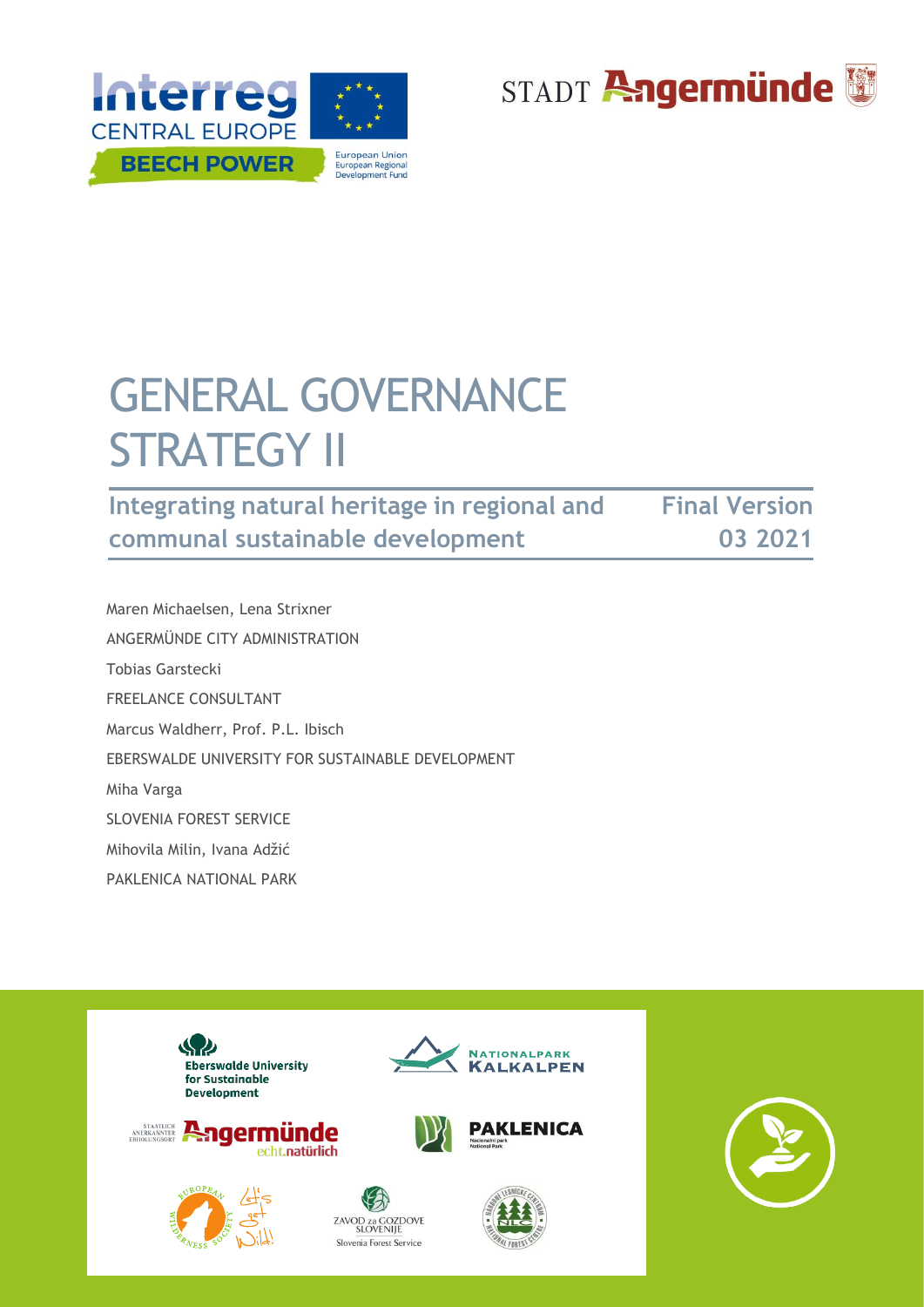



# **Content**

| 2. Status quo: current integration of natural World Heritage into sustainable           |
|-----------------------------------------------------------------------------------------|
| 2.1. Requirements and good practice for integrating natural World Heritage into         |
| 2.2. Current relationship between component areas and sustainable development 6         |
|                                                                                         |
|                                                                                         |
|                                                                                         |
| 4. Strategic actions to integrate natural heritage in regional and communal sustainable |
|                                                                                         |
|                                                                                         |
|                                                                                         |
|                                                                                         |
|                                                                                         |
|                                                                                         |
|                                                                                         |
|                                                                                         |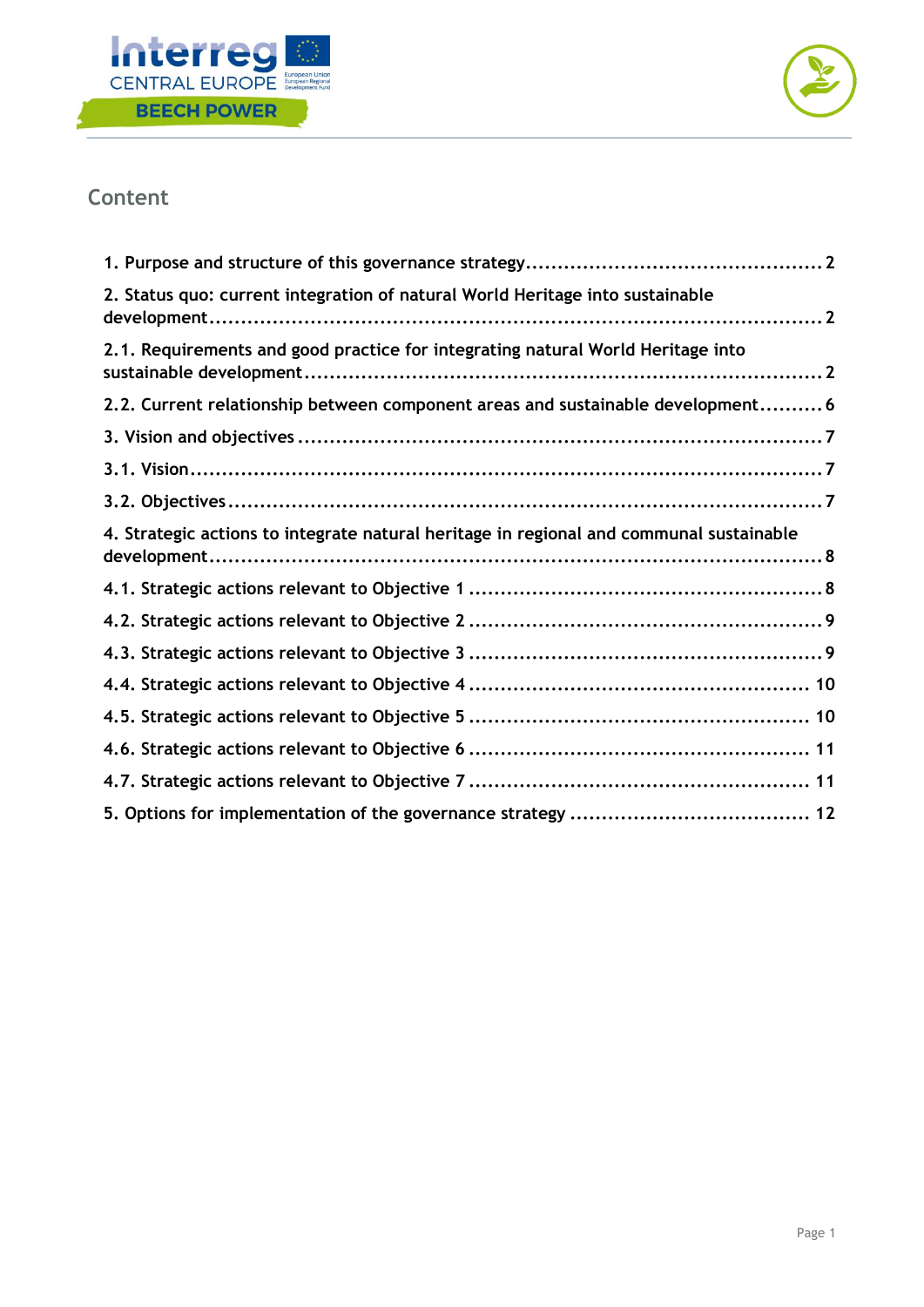



# <span id="page-2-0"></span>**1. Purpose and structure of this governance strategy**

The purpose of this strategy is to support the management authorities of the "Ancient and Primeval Beech Forests of the Carpathians and Other Regions of Europe" (WH Beech Forests) in their efforts to forge a productive relationship between the maintenance and improvement of the Outstanding Universal Value (OUV) of the component parts for which they are responsible on the one hand, and the sustainable development of the regions and communities surrounding them on the other hand. This shall also anchor the component parts in their regional setting and help to manage conflicts as well as to maximize synergies.

This strategy focuses primarily on the direct management of the individual component parts of the WH Beech Forests and the ways in which sustainable socio-economic development shall be integrated into their management. One additional aspect of this is how the management of the component parts is integrated with other, broader policies, strategies and processes that are more broadly aimed at sustainable regional development in the vicinity of the component parts.

To achieve its purpose, the strategy:

- briefly summarizes the requirements and good practice for integrating natural World Heritage (WH) into sustainable development;
- takes stock of existing efforts to achieve this integration, particularly in the three focal component parts of the BEECH POWER project – Grumsin (Germany), Paklenica National Park (Croatia), and Snežnik and Krokar (Slovenia);
- derives a general vision and specific objectives for the integration of the component areas into regional and communal sustainable development;
- lists indicative strategic actions as already identified in regional strategies for the focal areas; and
- proposes possible implementation approaches and mechanisms for these strategic actions.

The time horizon of the strategy is ten years.

# <span id="page-2-1"></span>**2. Status quo: current integration of natural World Heritage into sustainable development**

## <span id="page-2-2"></span>**2.1. Requirements and good practice for integrating natural World Heritage into sustainable development**

Sustainable development is the overarching paradigm of the United Nations and, as such, a guiding principle for the management of UNESCO World heritage sites. Although there are many definitions of sustainable development abound, the most cited is that proposed in the 1987 Brundtland Commission Report "Our Common Future": "Sustainable development is development that meets the needs of the present without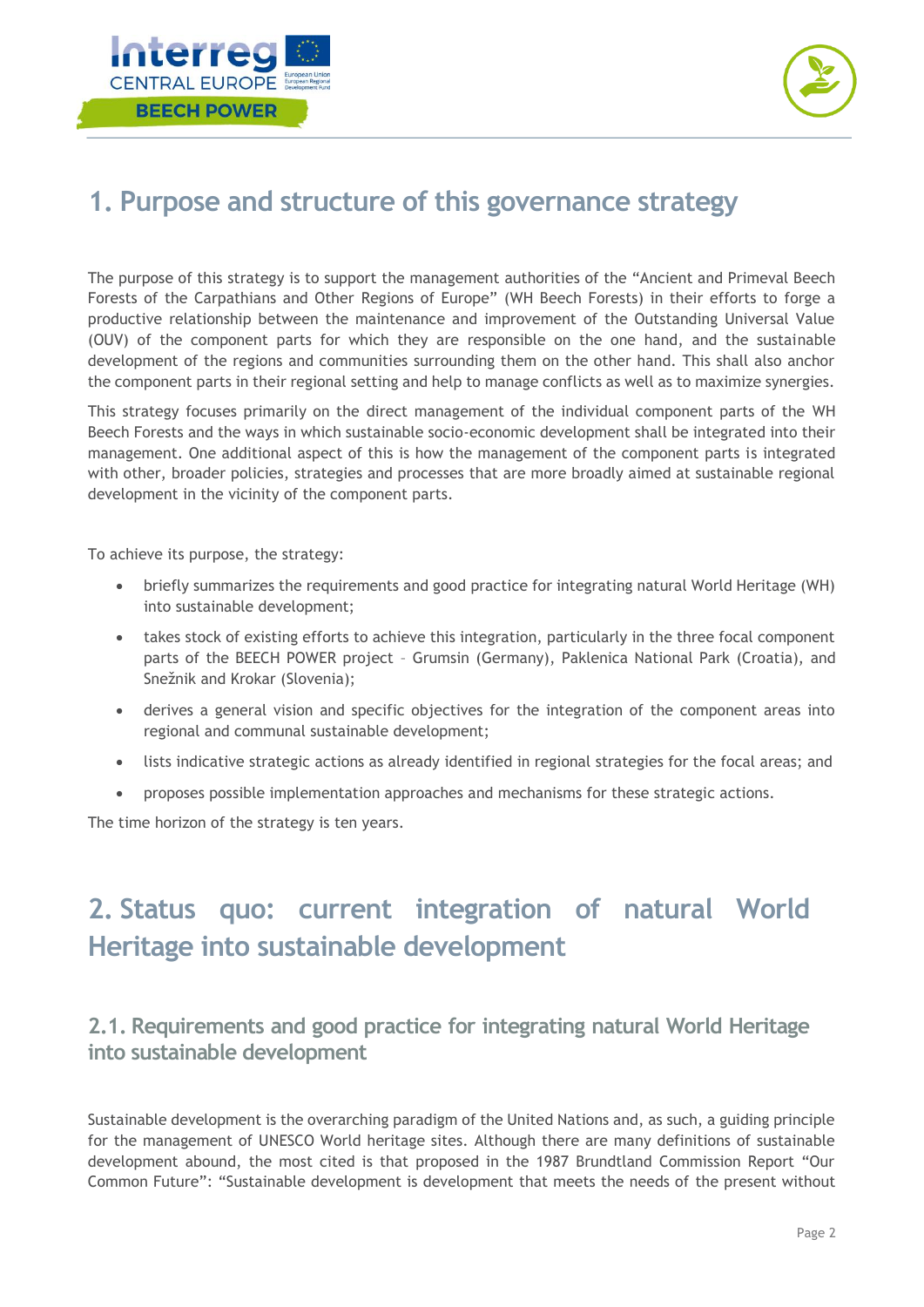



compromising the ability of future generations to meet their own needs" (World Commission on Environment and Development, 1987). Albeit somewhat vague, this definition states that sustainable development is development that can be continued into the indefinite future. According to this concept, the major objective of sustainable development is to satisfy human needs through economic development recognizing the environmental-limits to economic growth. It refers to the many processes and pathways to achieve the reconciliation of environmental, social, and economic demands in the pursuit of an improved quality of life. The UN definition does not limit the understanding of the concept of sustainable development and is particularly open to interpretation, allowing for widespread support from diverse efforts, groups and organizations.

Since the Brundtland definition, several models have been developed to help make sustainable development more concrete. In these models, the three dimensions of sustainability – ecology, society and the economy – are often represented as integral parts of sustainable development, but differ in their relative importance. According to the three pillars model, sustainable development refers to the simultaneous and equal implementation of environmental, social and economic goals. The more integrative model of the sustainability triangle unifies the three pillars, providing a three-dimensional perspective to the concept of sustainable development. While both models – the three pillars model and the sustainability triangle – consider the three dimensions of sustainable development as being equally important, the systemic approach acknowledges the fact that social systems and, thus, the economy, are dependent components of the global ecosystem. According to this approach, "the global ecosystems provide the foundation on which social systems (society) develop. Embedded within society is the economy, which serves the needs of society (Molitor & Ibisch 2019)<sup>1</sup>".



*Schematic illustration of the relationship between the economy, society and the ecosystems in the systemic approach to sustainable development (Molitor & Ibisch 2019)* 

<sup>1</sup> Molitor, H. & P.L. Ibisch (2019): Sustainability as a reaction: What has been happening so far. In: Ibisch, P.L., H. Molitor, A. Conrad, H. Walk, V. Mihotovic & J. Geyer (eds.) Humans in the global ecosystem. An introduction to sustainable development. Oekom Verlag, München, 409 pp. (ISBN 9783962381172). 35-58.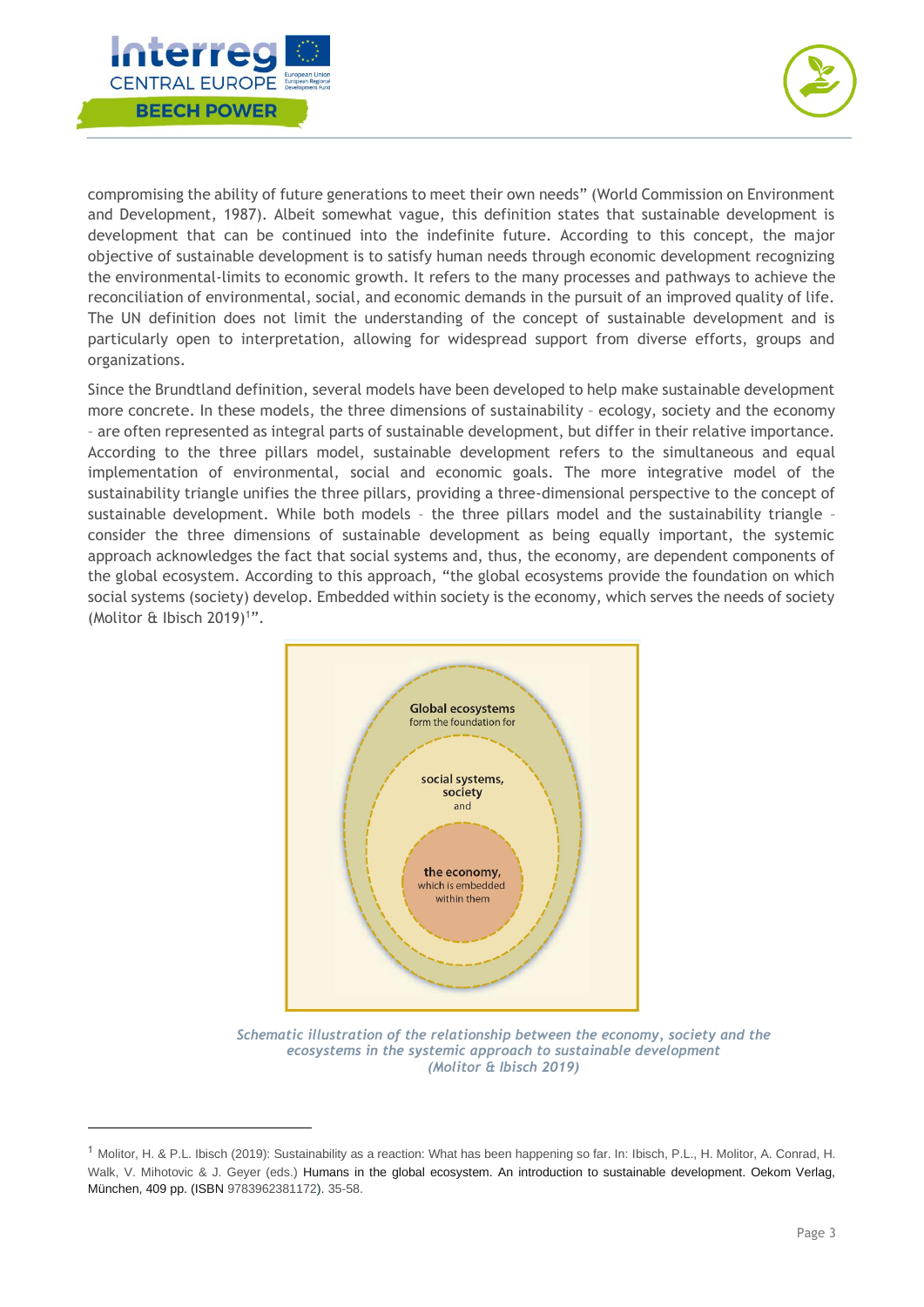



In the natural heritage context, the environmental dimension of sustainable development is paramount. As the conservation of nature integrity is recognized as a basic condition for human well-being and natural resource constraints and the environment as the primary limiting factor for human development, the systemic approach to sustainable development applies here. According to the systemic approach as proposed by Ibisch 2019<sup>2</sup>, sustainable development is the development towards long-term viable and functional ecosystems which are characterized by self-organization and self-regulation. In that regard, sustainable development is not equivalent to growth as sustainably developing systems can only grow within the limits of resource availability. For the natural heritage context this means that sustainable development requires governance systems that ensure the protection of the environment and its natural resources above all.

Building upon this systemic definition of sustainable development, general requirements for the integration of natural World Heritage into sustainable development can be derived from the following principal sources:

- The World Heritage Convention (WHC)<sup>3</sup>: § 27.
- The Operational Guidelines for the Implementation of the World Heritage Convention (WHC OG)<sup>4</sup>: Refer particularly to §§ 12, 39, 40, 112, 117, 119, 211.
- Decision 31COM 13A of the WH Committee added "Communities" as a fifth "C" to the then existing strategic objectives of the WH Convention (Credibility, Conservation, Capacity-building and Communication), "to enhance the role of communities in the implementation of the World Heritage Convention" 5 .
- The "Policy Document for the Integration of a Sustainable Development Perspective into the Processes of the World Heritage Convention as adopted by the General Assembly of States Parties to the World Heritage Convention"<sup>6</sup> aims to ensure coherence between the implementation of the WHC and the UN sustainable development agenda as enshrined in the document "Transforming our world: the 2030 Agenda for Sustainable Development". This shall be achieved by recognising and promoting "the properties' inherent potential to contribute to all dimensions of sustainable development and work to harness the collective benefits for society, also by ensuring that their conservation and management strategies are aligned with broader sustainable development objectives". The following cornerstones of the policy document are particularly relevant to sustainable development around the component parts of the Beech Forests:
	- o Planning and management of WH sites needs to address all three dimensions of sustainable development, i.e., environmental sustainability, inclusive social development and inclusive economic development (§ 13).
	- $\circ$  Planning and management need to proceed on a larger scale than the WH sites or component parts themselves, in order to adequately take into account their sustainable development dimension. Buffer zones should be seen as layers of protection but at the same time as "planning tools to enhance mutual benefits for local and other concerned communities and for the heritage itself" (§ 10).

<sup>&</sup>lt;sup>2</sup> Ibisch, P.L. (2019): Ecosystem-based sustainable development. In: Ibisch, P.L., H. Molitor, A. Conrad, H. Walk, V. Mihotovic & J. Geyer (eds.) Humans in the global ecosystem. An introduction to sustainable development. Oekom Verlag, München, 409 pp. (ISBN 9783962381172). 263-283.

<sup>&</sup>lt;sup>3</sup> UNESCO World Heritage Centre - [Convention Concerning the Protection of the World Cultural and Natural Heritage](https://whc.unesco.org/en/conventiontext/)

<sup>4</sup> UNESCO World Heritage Centre - [The Operational Guidelines for the Implementation of the World Heritage Convention](https://whc.unesco.org/en/guidelines/)

<sup>5</sup> <https://whc.unesco.org/en/decisions/5197/>

<sup>6</sup> <https://whc.unesco.org/en/sustainabledevelopment/>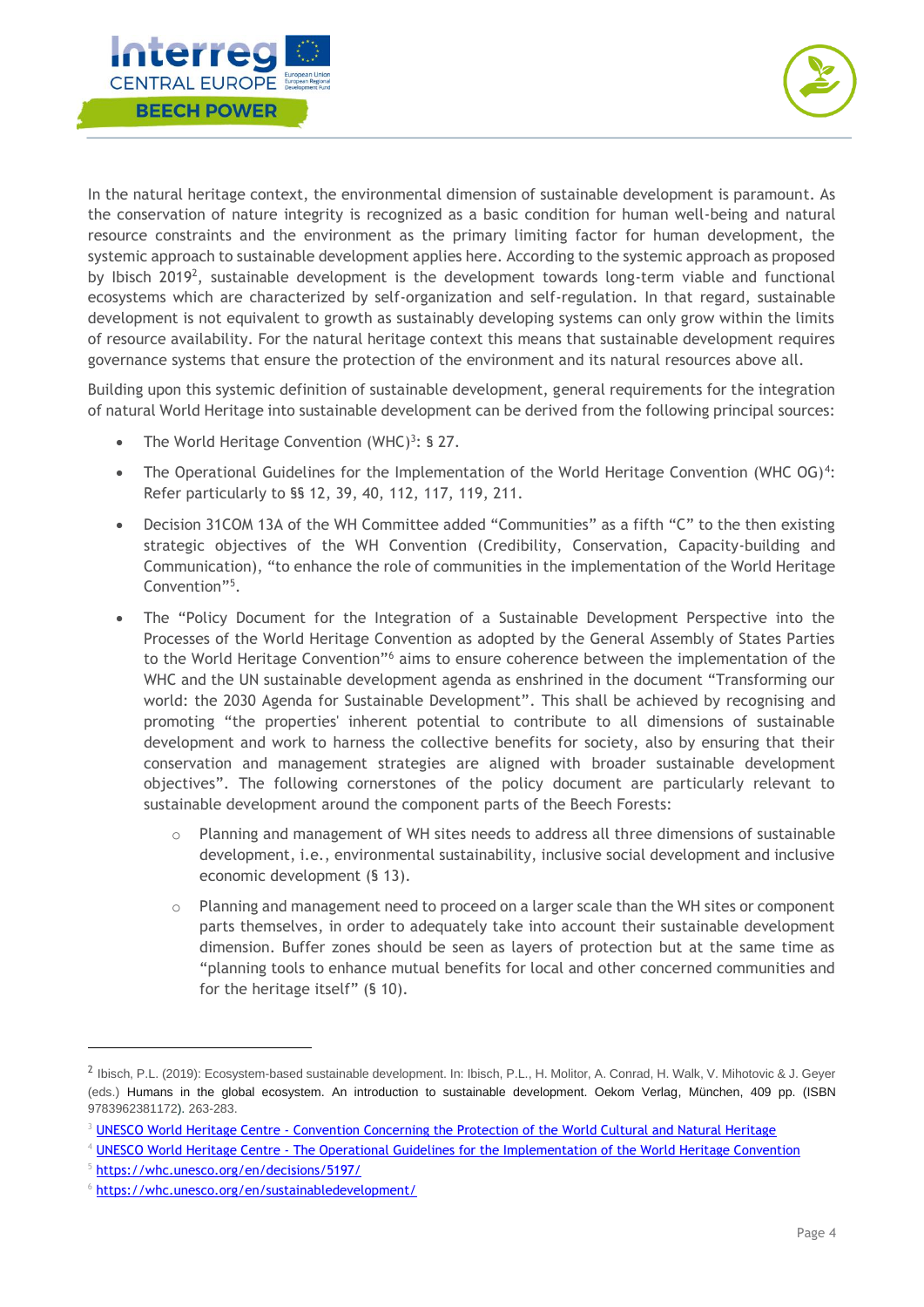



- o WH sites need to be managed in such a way that they enhance the quality of life and wellbeing of all stakeholders, and in particular local communities (§ 19). Sustainable development initiatives should aim at gender equality (§ 23).
- $\circ$  In order to involve stakeholders more closely in the implementation of the WHC, their participation should be defined in standards and policies, their initiatives to have a say with regard to the implementation of the Convention should be supported, and local values of WH sites should be acknowledged in management systems along with their OUV (§ 22).
- o The management of WH sites should support "inclusive local economic development and enhancing livelihoods, compatibly with the protection of their OUV" (§ 25). Sustainable tourism and investments should be supported (§ 26),
- $\circ$  WH properties should be managed in such a way that conflicts between and within State Parties are minimized (§ 30).
- $\circ$  The capacity of management authorities to address not only the WH properties themselves but also the wider socio-ecological system surrounding them needs to be strengthened (§11). The same is true for the capacity of local communities around WH sites to realize sustainable development opportunities (§ 27).
- Based on all the above, the World Heritage Committee has developed a more detailed policy framework for managing the relationship between natural World Heritage and sustainable development in the surroundings of properties or component parts of serial properties. The decisions which constitute this framework are summarized in Section 6 of the World Heritage Policy Compendium<sup>7</sup>.
- Beyond this, UNESCO and the statutory advisory bodies to the World Heritage Convention (WHC) have compiled further practical guidance on the participation of local people in the governance and management of natural World Heritage sites<sup>8</sup>.

All the above-mentioned documents acknowledge that good governance is a prerequisite for a positive relationship between the maintenance of OUV and sustainable development around WH sites and component parts. Requirements and ways of good governance of the Beech Forests are discussed in the *"General Governance Strategy I. Activating and involving regional stakeholders in participatory planning processes*" developed by the BEECH POWER project.

Within the general framework set out by the above policies and guidance, the Integrated Management System (IMS) of the Beech Forests defines additional, more specific requirements for the promotion of sustainable socio-economic development through management of its component parts<sup>9</sup>. This is based on the agreement among the State Parties where the Beech Forests are located to participate in sustainable development in the adjacent areas of the component parts:

• The IMS of the Beech Forests counts the enhancement of ecological and environmental education, awareness of primeval forests and their values, as well as promotion of the sustainable use of natural resources in the broader region through the support of traditional crafts, products and ecotourism without compromising the OUV, among its objectives. It envisages the establishment of Integrated Management Panels at the level of individual component parts. One of their tasks is initiating local

<sup>7</sup> [UNESCO World Heritage Centre -](https://whc.unesco.org/en/compendium/?action=theme&id_theme=6) Compendium

<sup>8</sup> e. g. [https://whc.unesco.org/en/managing-natural-world-heritage/,](https://whc.unesco.org/en/managing-natural-world-heritage/) [https://www.iucn.org/theme/world-heritage/our](https://www.iucn.org/theme/world-heritage/our-work/global-world-heritage-projects/benefits-natural-world-heritage)[work/global-world-heritage-projects/benefits-natural-world-heritage](https://www.iucn.org/theme/world-heritage/our-work/global-world-heritage-projects/benefits-natural-world-heritage)

<sup>9</sup> Kirchmeir & Kovarovics (Eds.), (2016), pp. 277 ff. See Nomination Dossier of 2017 extension at [https://whc.unesco.org/en/list/1133/documents/.](https://whc.unesco.org/en/list/1133/documents/)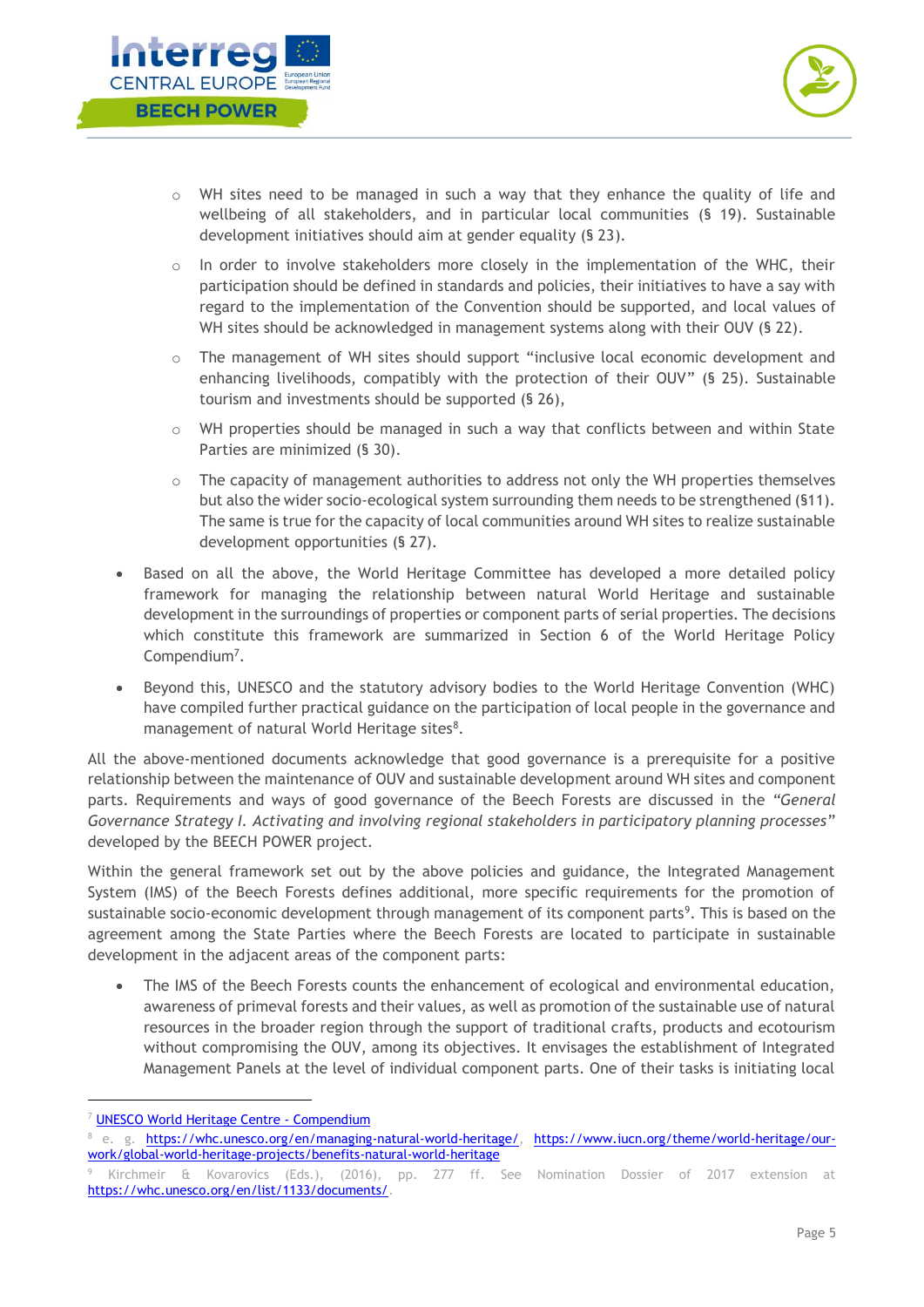



activities for sustainable development around the property. The latter shall include identification of sustainable development opportunities, the development of labels for marketing, promotion of ecotourism, and others.

Besides the requirements as referenced above, the active involvement and participation of stakeholders is an absolute prerequisite for successful integration of natural WH into regional and communal sustainable development. Therefore, this governance strategy is directly related to "*Governance Strategy I: Activating and involving regional stakeholders in participatory planning processes*.

# <span id="page-6-0"></span>**2.2. Current relationship between component areas and sustainable development**

Existing ways to integrate maintenance and enhancement of the OUV with sustainable development depend on the national and regional context of individual component parts and hence differ between them. This is also true for the focal component parts of the BEECH POWER project:

- Various initiatives of local stakeholders and municipalities already exist around the **Grumsin**  component part (Germany). Local volunteer groups support the property through the operation of information points and businesses of the tourism sector as well as their associations cooperate to promote the wider landscape around the component part in a coherent way. However, there is still a vast potential of the Grumsin component part to foster the sustainable development of the region. For this, a regional strategy was developed by the BEECH POWER project, which includes promotion of sustainable regional development through the World Heritage area (in sectors such as sustainable tourism and visitation, marketing of local products or the development of environmental awareness), contribution of regional stakeholders to an enhanced visitor experience/management, and broad integration of the World Heritage topic in the activities and offers of institutions in the wider surroundings of the component part (e.g. by the culture and education sector) among its thematic work packages<sup>10</sup>.
- In the component parts **Snežnik and Krokar** (Slovenia), the potential for sustainable tourism development as a green destination with a special World Heritage label has been recognized. The BEECH POWER project supports broad stakeholder participation in this and other sustainable development fields, as spelled out by the local strategy for this component part<sup>11</sup>. This document includes an objective on promoting sustainable regional development for the benefits of local stakeholders (e.g. through development of a visitor centre and non-invasive visitor infrastructure around the property, cooperation with local tourism operators, incentives for local companies for cooperation with the component part through development of a local brand, etc.), capacity development for locals to support visitor management and experience (e.g. through guide training) and communication/knowledge transfer, which is also a contribution to local community development.
- A dense network of local and regional stakeholders exists in and around **Paklenica National Park** (Croatia). Important sectors in the vicinity of the component parts that could develop further, in a sustainable way, include nature-based tourism and low impact traditional activities such as

<sup>10</sup> <https://www.interreg-central.eu/Content.Node/D.T1.2.1--Regional-Strategy-Grumsin-1.pdf>

<sup>11</sup> <https://www.interreg-central.eu/Content.Node/D.T1.2.1-Regional-Strategy-Slovenia-final.pdf>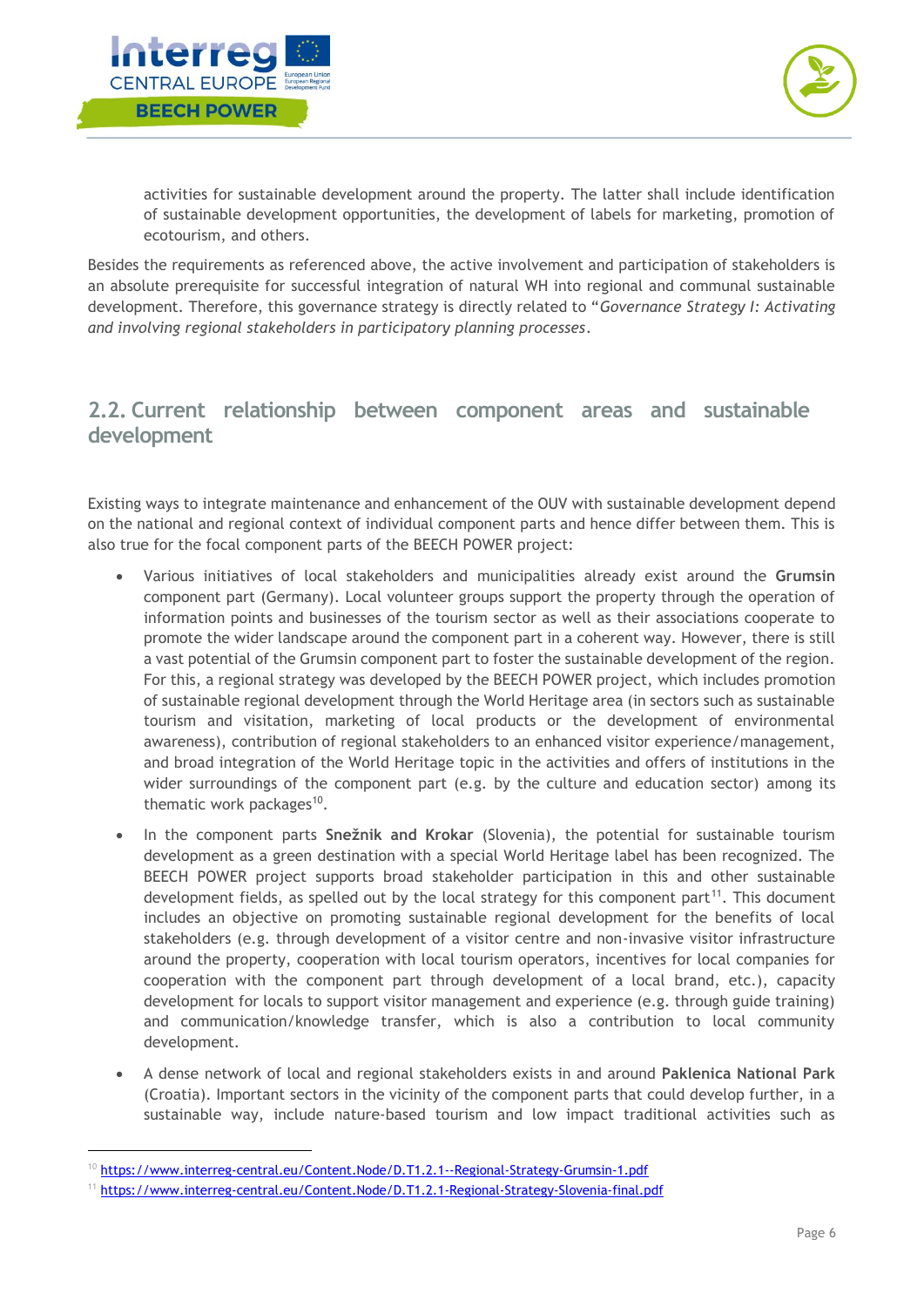



beekeeping. The regional strategy for Paklenica National Park<sup>12</sup> includes objectives on sustainable tourism and visitor management (e.g. local brand development), effective cooperation with local communities (e.g. through joint development of local development projects, and institutionalized cooperation mechanisms) as well as education and capacity building for local stakeholders, also related to their capacity to promote sustainable socio-economic development.

# <span id="page-7-0"></span>**3. Vision and objectives**

# <span id="page-7-1"></span>**3.1. Vision**

A general vision for integrating WH management in regional/communal sustainable development around each of the component parts of the Beech Forests can be formulated as follows:

The natural World Heritage of the component parts of the "Ancient and Primeval Beech Forests of the *Carpathians and Other Regions of Europe" is part and parcel of the sustainable development of the region and the communities belonging to it. Its potential to support this development is recognized and explored by all relevant actors, making the component parts and their surroundings model regions for sustainable development within and across sectors in social, economic and environmental terms. This includes the creation of human-wellbeing, regional added value and places of learning/education in support of sustainable development as well as the identification and harnessing of synergies between nature conservation, climate change mitigation and climate change adaptation.*

## <span id="page-7-2"></span>**3.2. Objectives**

Based on the overall vision, the general policy framework and guidance from UNESCO as well as its advisory bodies, and the specific context of the component parts of the Beech Forests as reflected in the regional strategies of the focal component parts, this strategy identifies the following objectives:

- 1. The WH status of the component part is recognized and systematically used as opportunity and means to reach the objectives of sustainable development of various agendas and policies on different levels, including beyond the boundaries of the property. These include the SDGs, national sustainable development strategies, and other sectoral strategies, e.g. the Biodiversity Strategy 2030, etc.).
- 2. Mechanisms to promote the integration of natural WH into the planning and management of regional and municipal sustainable development are in place and effective, and involve all relevant sectors and actors.
- 3. Synergies between nature conservation, climate change mitigation and climate change adaptation are identified and managed in and around the component parts of the series.

<sup>12</sup> Oikon et al. (2021)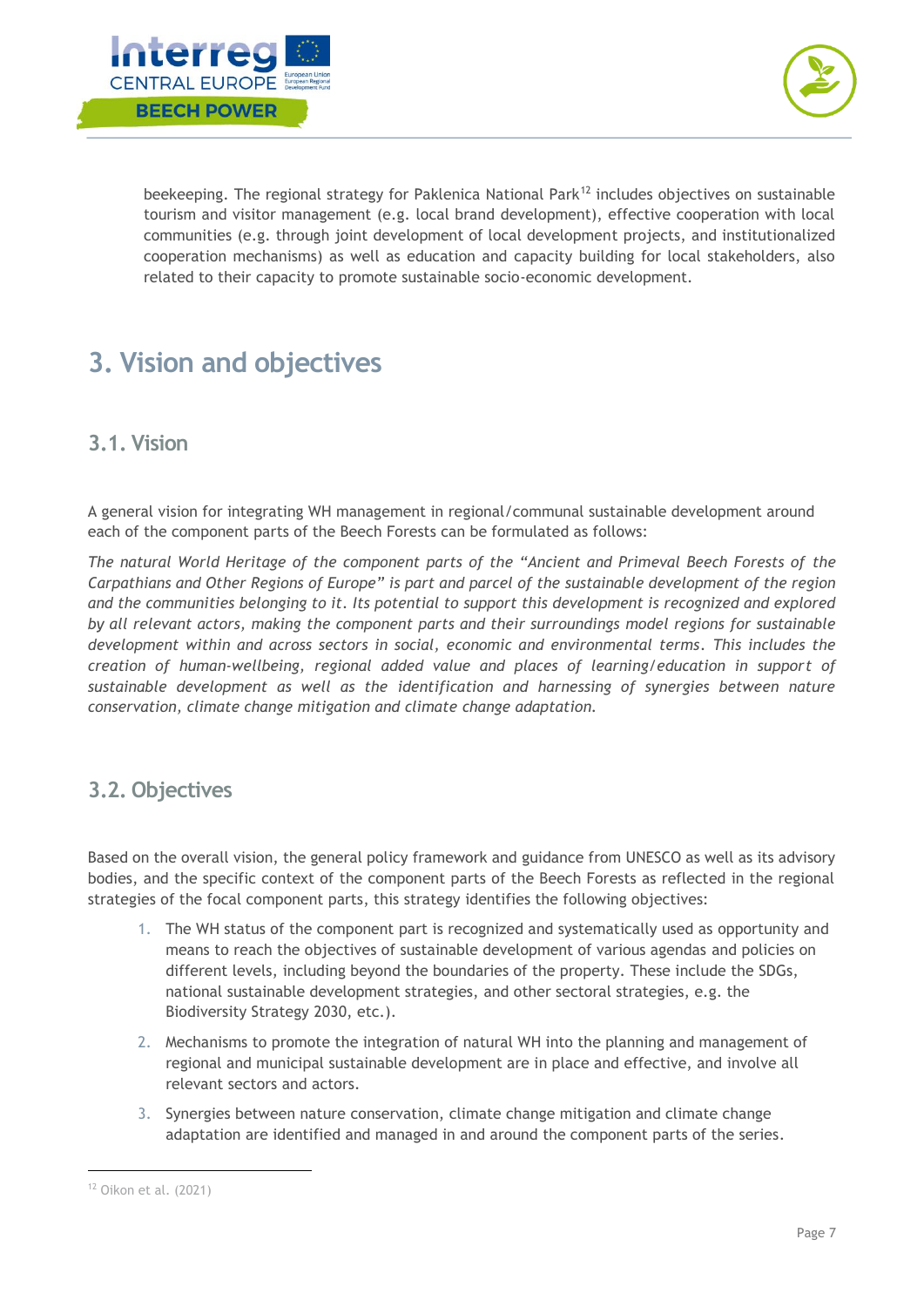



- 4. Natural WH is adequately integrated in the school and adult education sectors of bordering municipalities, in activities of the tourism sector, and by the arts and culture.
- 5. The opportunities for regional and municipal development arising from the pan-European character of the series - e.g. in the field of education and tourism – are used to their full potential.
- 6. Sustainable regional and community development are anchored as management objectives in the management plans of the component parts of the Beech Forests, and pursued in practical part management.
- 7. WH promotes the generation, marketing and equitable sharing of regional added value in line with the principles of sustainable development.

# <span id="page-8-0"></span>**4. Strategic actions to integrate natural heritage in regional and communal sustainable development**

Strategic actions are derived directly from the objectives, taking into account documented regional strategies, the WHC "Policy Document for the Integration of a Sustainable Development Perspective into the Processes of the World Heritage Convention as adopted by the General Assembly of States Parties to the World Heritage Convention" and the relevant guidance of the WHC OG, UNESCO and IUCN. For the implementation of the strategic actions, specific activities need to be defined by the component parts individually in accordance with the site-specific conditions and needs, and thus is not covered by this strategy.

# <span id="page-8-1"></span>**4.1. Strategic actions relevant to Objective 1**

*Objective 1: The WH is recognized and systematically used as opportunity and means to reach the objectives of sustainable development of various agendas on different levels, including beyond the boundaries of the property. These include the SDGs, national sustainable development strategies, and other sectoral strategies.*

- Facilitate local ownership, goodwill and cooperation with regard to the WH Beech Forests and their component parts, as a basis for harnessing sustainable development opportunities arising from them.
- Screen regional guidelines, strategies, and other relevant guidance on sustainable development for their relevance to integration of each component part into sustainable development processes on the regional level. Use the results to inform the management of the component parts. Additionally, consult the general requirements for the integration of natural World Heritage into sustainable development from the sources specified in section *[2.1.](#page-2-2) [Requirements and good practice for](#page-2-2)  [integrating natural World Heritage into sustainable development](#page-2-2)*.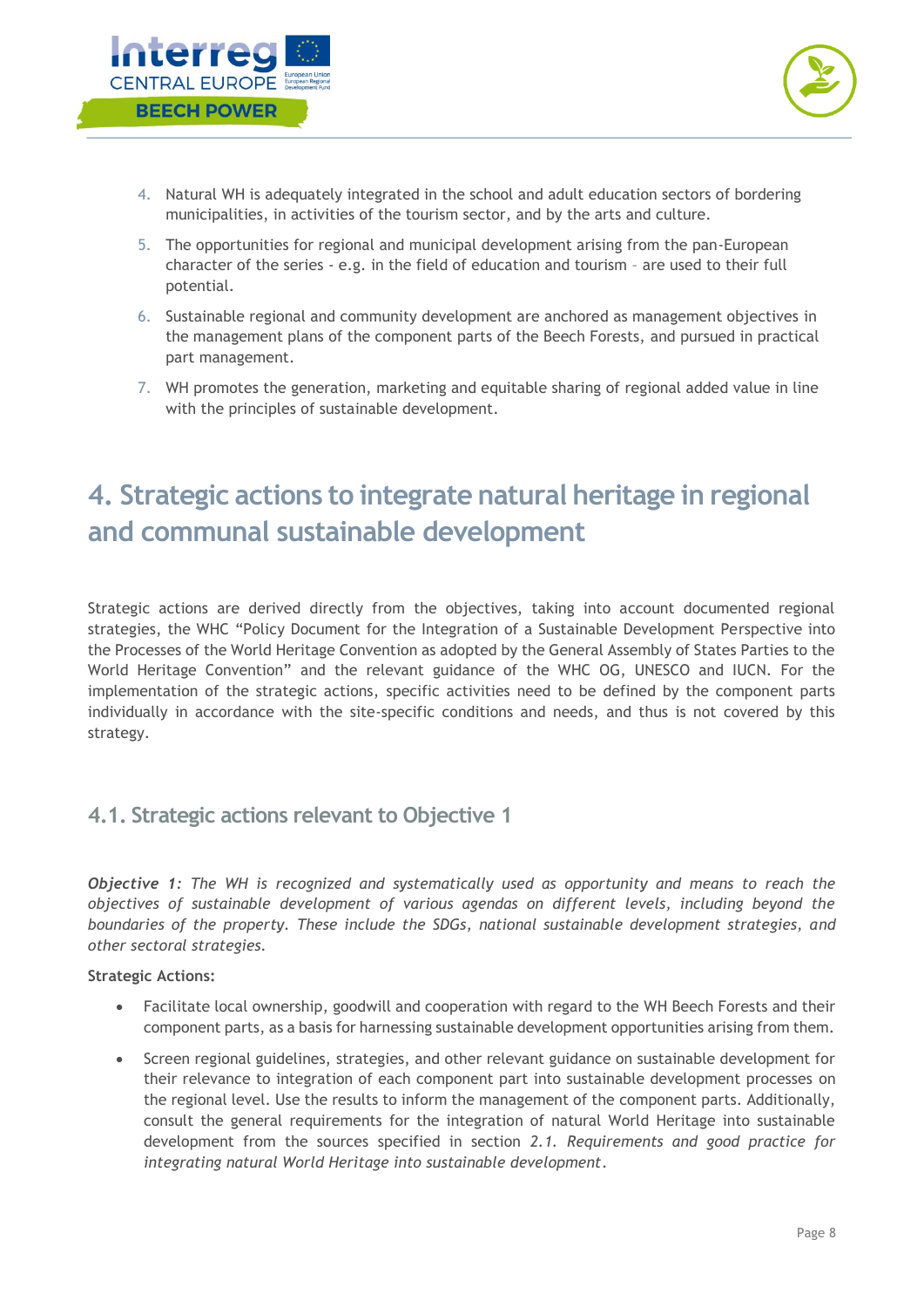

- Support the coordination of local stakeholders in identifying and using the sustainable development opportunities arising from the component parts.
- Create economic incentives for initiating projects and businesses that pursue the sustainable development opportunities offered by the component parts.
- Create regional thematic working groups on aspects of the contribution of the component parts to sustainable socio-economic development, where appropriate.

# <span id="page-9-0"></span>**4.2. Strategic actions relevant to Objective 2**

*Objective 2: Mechanisms to promote integration of natural WH into the planning and management of regional and municipal sustainable development are in place and effective and involve all relevant sectors and actors.*

#### **Strategic Actions:**

- Consider the specific needs and opportunities arising from the WH status of the component parts in the planning and development of public services, including public transport.
- Maintain and expand existing mechanisms for the coordination of WH management and the wider sustainable development agenda with municipal authorities and other local/regional stakeholders, such as the Integrated Management Panels of the component parts.
- Integrate the WH status of the component parts and its consequences for regional development into all relevant public planning documents.

# <span id="page-9-1"></span>**4.3. Strategic actions relevant to Objective 3**

*Objective 3: Synergies between nature conservation, climate change mitigation and climate change adaptation are identified and managed in and around the component parts of the series.*

- Seek collaborations with scientific institutions to better understand the relationships between the OUV of each component part and their management and climate change mitigation/adaptation.
- Integrate interventions aimed at climate change adaptation also in the interest of the wider surroundings of the component parts – into the management systems of component parts.
- Integrate information about the role of the component parts in climate change mitigation/adaptation into the information and education offers of the component parts. Communicate the ecosystem services provided by the component parts with relevance to climate change mitigation and adaptation (e. g. carbon storage, cooling) and use the benefits for humanwellbeing generated by this for internal and external marketing purposes.
- Build capacity of stakeholders to integrate climate change mitigation and adaptation into their areas of activity (e. g. nature and landscape guides, education providers).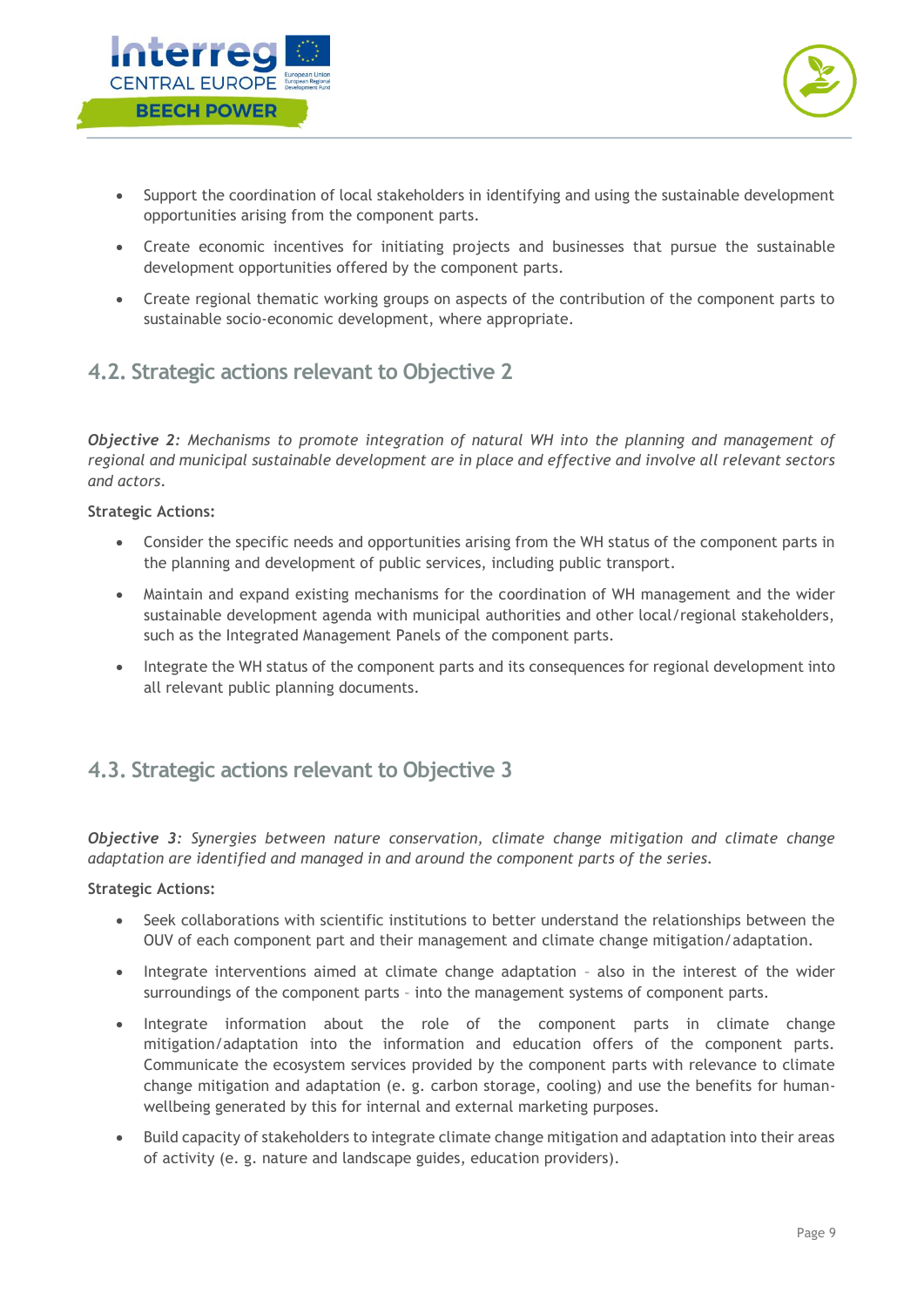



- Explore new funding sources for projects at the interface of nature conservation, climate change mitigation and adaptation.
- Pursue cooperation with actors in the area of climate change mitigation and adaptation.

# <span id="page-10-0"></span>**4.4. Strategic actions relevant to Objective 4**

*Objective 4: Natural WH is adequately integrated in the school and adult education sectors of bordering municipalities, in activities of the tourism sector, and by the arts and culture.*

#### **Strategic Actions:**

- Establish close links with schools and adult education institutions in the vicinity of the component parts to support them to adequately integrate WH into their curricula and activities.
- Elaborate and promote teaching materials and teacher trainings about the Beech Forests and the respective component parts for inclusion in formal school curricula and curricula of adult education institutions.
- Develop and offer educational packages for school excursions and project days.
- Develop special targeted information and interpretation materials and events for various target groups (e. g. children/youth of various age groups, people with special needs, visitors speaking different languages).
- Use digital media to promote natural WH among regional stakeholders.
- Invite and support artists to reflect the values of the component parts in their work (e.g. through workshops, fellowships etc.).
- Organize events to experience the relationship of nature and culture around the component parts (e.g. forest concerts, book readings, exhibitions etc.).
- Use visitor monitoring and management to ensure that visitation remains sustainable, in terms of intensity, visitor behaviour and overall impact, and that the natural basis for sustainable development in the vicinity of the component parts is not eroded.

## <span id="page-10-1"></span>**4.5. Strategic actions relevant to Objective 5**

*Objective 5: The opportunities for regional and municipal development arising from the pan-European character of the series – e.g. in the field of education and tourism – are used to their full potential.*

- Create exchange programmes with other component parts of the Beech Forests to enable participants (youth, tourism association members, municipal staff, etc.) to understand the entire series.
- Establish partnerships between municipalities around the various component parts.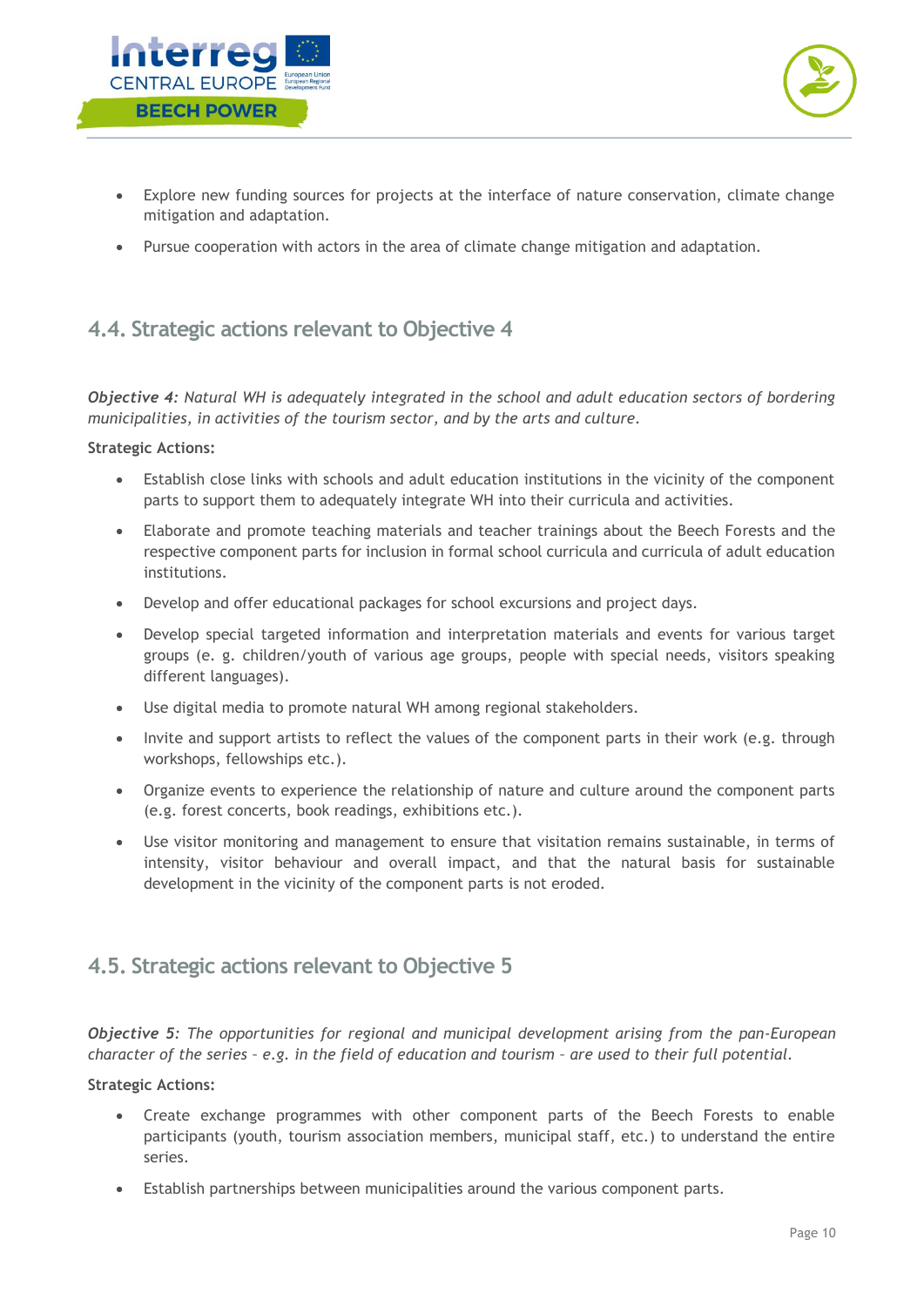



- Cooperate with other component parts to promote "WH routes" connecting them.
- Cooperate with other component parts to realize joint projects such as a rotating exhibition on the Beech Forests as a whole and its diverse component parts.
- Inform visitors about the pan-European dimension of the component parts as part of the Beech Forests, as part of their core information and interpretation programmes.
- Establish information and knowledge exchange between the management authorities of the component parts on integrating WH into regional sustainable development.

### <span id="page-11-0"></span>**4.6. Strategic actions relevant to Objective 6**

*Objective 6: Sustainable regional and community development are anchored as management objectives in the management plans of the component parts of the Beech Forests, and pursued in practical management.*

#### **Strategic Actions:**

- Develop or update management plans for the component areas according to all relevant legislation, and addressing not only the guarding and technical management of the component parts themselves but also the wider socio-ecological system with its sustainable socio-economic development needs and opportunities.
- Adopt a partnership approach to the day-to-day management of component parts, in cooperation with municipal partners and other stakeholders, to fully exploit opportunities for sustainable socioeconomic development around them.
- Apply the principle of subsidiarity to involve local/regional institutions and stakeholders in visitor information, management and monitoring, and to give them opportunities for meaningful engagement with the component parts.
- Actively participate in sustainable development projects launched by regional stakeholders, where appropriate.

## <span id="page-11-1"></span>**4.7. Strategic actions relevant to Objective 7**

*Objective 7: WH promotes the generation, marketing and equitable sharing of regional added value (in line with the principles of sustainable development).*

- Enable and/or support local businesses to market ecologically sustainable accommodation, gastronomic, transport and interpretation offers around the component parts (e.g. B&Bs, garden restaurants, bicycle hires, horse carts and horseback riding etc.).
- Initiate or support the establishment of local WH based brands for the marketing of sustainably sourced local products (e.g. agricultural, handicrafts, interpretation related, artistic etc.).